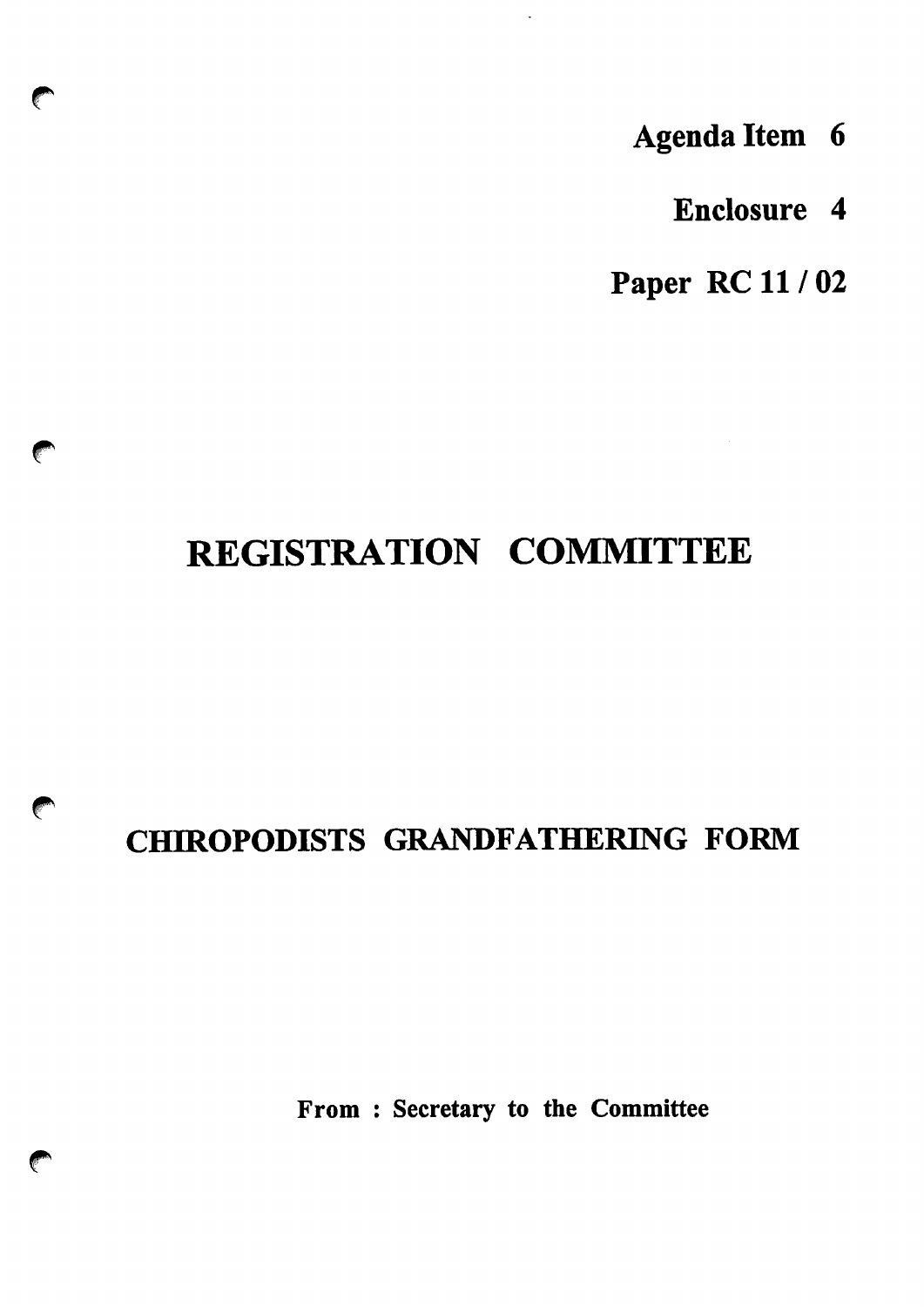|                                                                                                                                                                                              | <b>Health Professions Council</b>                                                                                                                                                                                                                                                                             |
|----------------------------------------------------------------------------------------------------------------------------------------------------------------------------------------------|---------------------------------------------------------------------------------------------------------------------------------------------------------------------------------------------------------------------------------------------------------------------------------------------------------------|
| health<br>professions<br>council                                                                                                                                                             | Park House • 184 Kennington Park Road • London SE415                                                                                                                                                                                                                                                          |
|                                                                                                                                                                                              | Application for registration under section 13 (2) of Ordentia Council Carandfather<br>All applicants who wish to be considered for state registration under the Grandfathenes coute rails fromplete all suffers of this form.<br>Failure to do so will result in delays in processing and with the additional |
|                                                                                                                                                                                              | $-1.7614$<br>No applications will be biospital after this date.                                                                                                                                                                                                                                               |
| <b>Personal Information</b>                                                                                                                                                                  |                                                                                                                                                                                                                                                                                                               |
|                                                                                                                                                                                              | Please use block capitals only throughout this application form. In addition the use of black surfactor would facilitate copying.                                                                                                                                                                             |
|                                                                                                                                                                                              | Surname or family name - Mr/Ms/Miss/Mrs/Dr/Prof (Devel as appropriate)                                                                                                                                                                                                                                        |
| Forename(s) or first name(s)                                                                                                                                                                 |                                                                                                                                                                                                                                                                                                               |
| Date of birth                                                                                                                                                                                |                                                                                                                                                                                                                                                                                                               |
| Evidence of name change - tick if sent $\bigcirc$                                                                                                                                            |                                                                                                                                                                                                                                                                                                               |
|                                                                                                                                                                                              | A copy of your marriage certificate or other sydence of change with the must be sent for mspection                                                                                                                                                                                                            |
| Nationality                                                                                                                                                                                  | Sex Male<br>Female                                                                                                                                                                                                                                                                                            |
|                                                                                                                                                                                              | Profession with which you want requester                                                                                                                                                                                                                                                                      |
| Registered address                                                                                                                                                                           |                                                                                                                                                                                                                                                                                                               |
| This should be any address at which<br>you are able to receive any<br>communication sent to you by HPC.<br>HPC is not responsible for delays if you<br>move and do not inform us in writing. |                                                                                                                                                                                                                                                                                                               |
|                                                                                                                                                                                              |                                                                                                                                                                                                                                                                                                               |
| Qualification(s)<br>Please enter here the between ofessional<br>qualification held - eg, ESE<br>awarded - together widen<br>(higher) qualifications all the                                  | tic and date<br>further                                                                                                                                                                                                                                                                                       |

| ΑА                   | FOR HPC OFFICE USE ONLY |          |
|----------------------|-------------------------|----------|
|                      | Approved                | Rejected |
|                      |                         |          |
|                      |                         |          |
| Interviewem          |                         |          |
| Grandfathering Fee A |                         |          |
| Trace No.            |                         |          |
| Date of Registration |                         |          |

profession. Unless you oniv the qualifications chi be considered for your state're,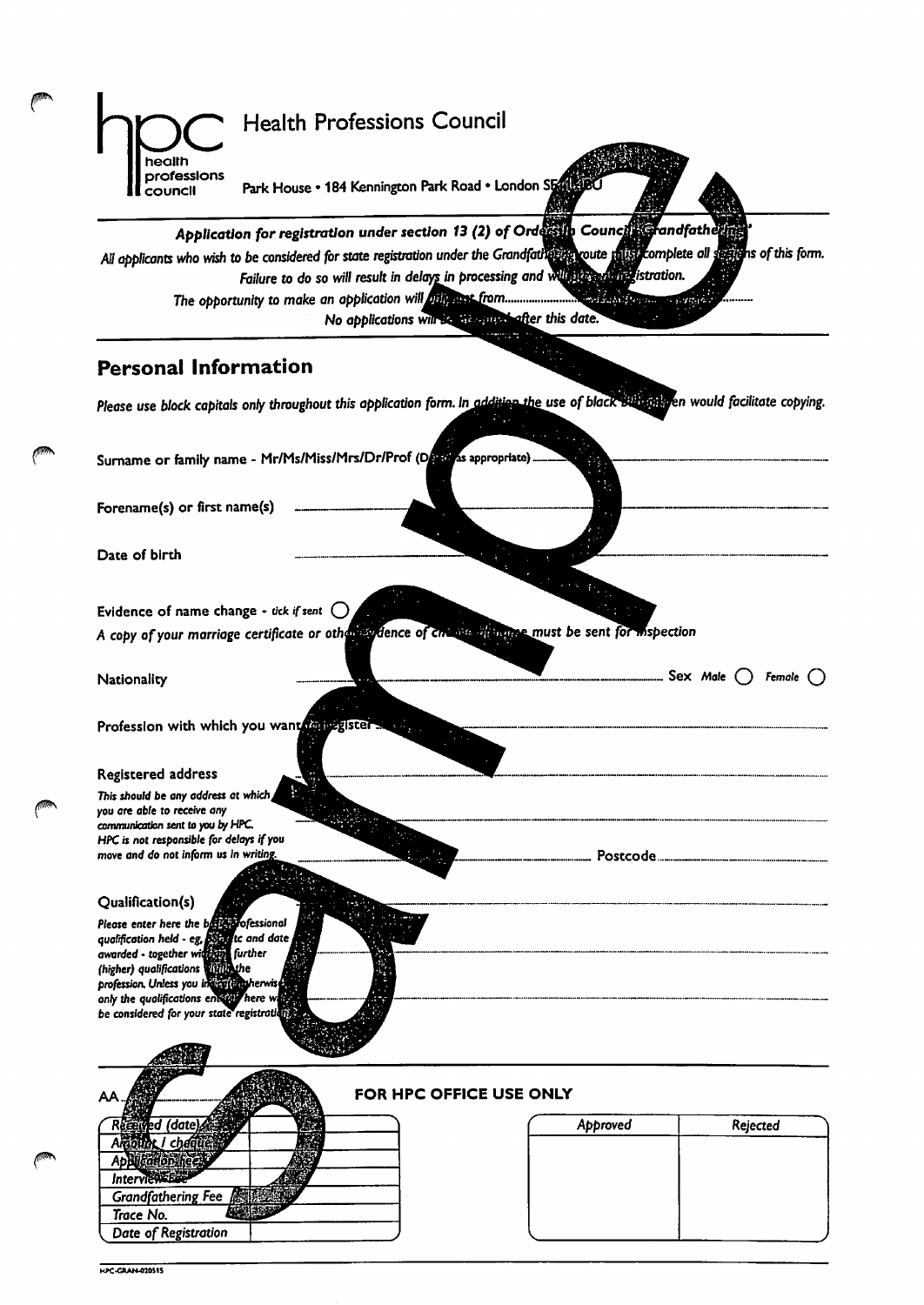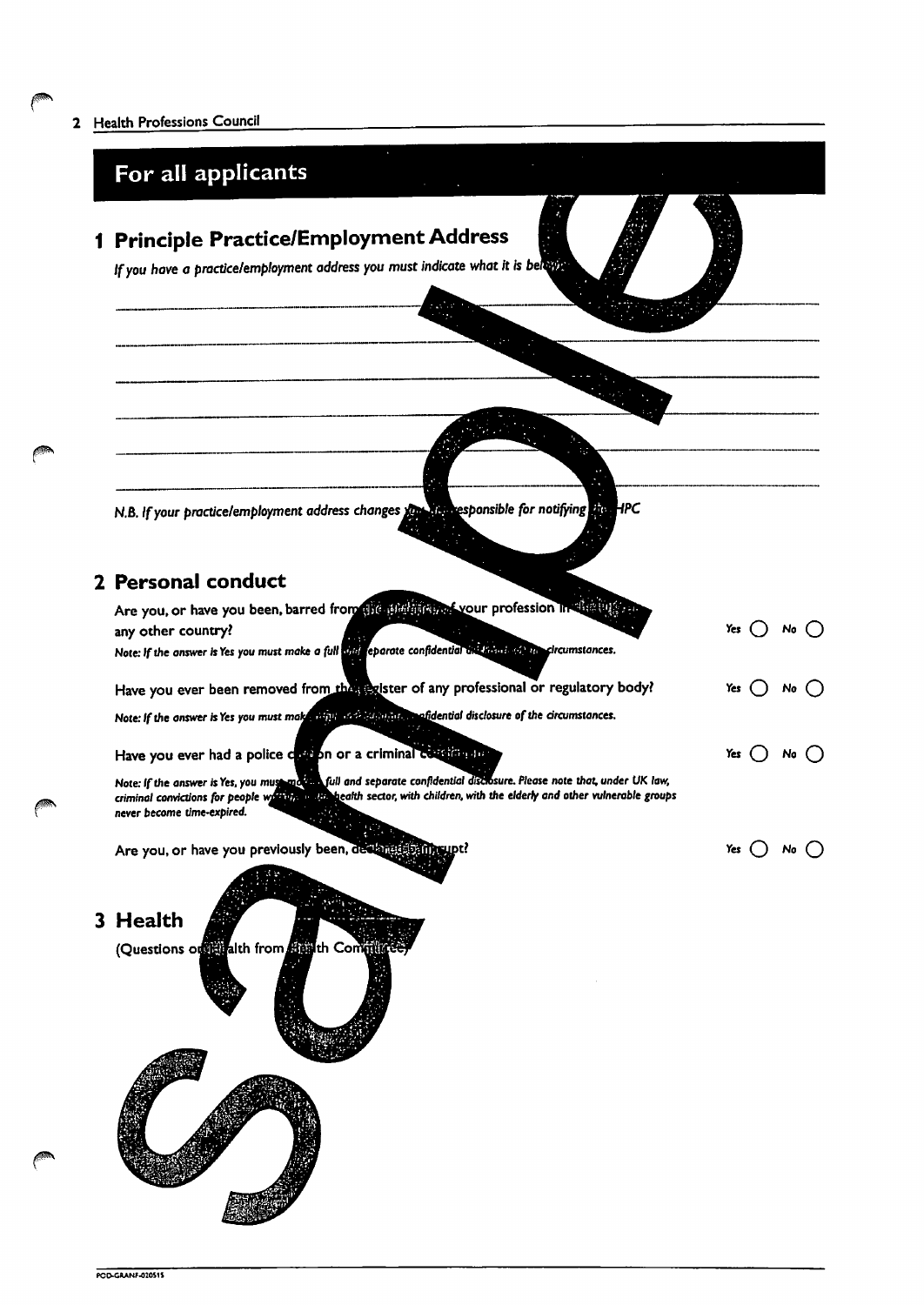### Declaration

If an applicant gains state registration on the basis ofinco gain a pecuniary advantage by deception which may cons misrepresentation of information may imperil members of the unfounded faith in the skills of the practitioner. The onus disclosure of information rests with the applicant. Iformatioffig/ she a criminassonence. I place a ne nuu

Treatment of patients for which the practition which there are have the necessary equipment is defined as infamous conduct under the Health Professiol, to steps being taken resulting in the practitioner being^ the regulated profession. atement of C<del>onduct,</del> and could lead endered ineligible to practise

- I declare that the information given in this document and in an unique of this is true and accurate. I confirm that I and that I have read and under region by the present system Council to infamous conduct Bn for registration, Ps statement relating
- I understand that failure to disclose information, can be a irmation, or any matter and will inva misrepresentation of my application.
- I apply for registration to the filtration  $\frac{1}{2}$  and enclose a cheque single by order for a total of  $L250$ .

pay for my retention fee for future years. I have completed the direct debit form below it with stand that this sect debit will be set up to

I agree to notify the Health Professions Council in writing, all ago to personal details, for example surname or address, as approximately such change occ

Signature of applicant

### **Direct Debit instruction**

To: The Manager

Addrea

Instructions to relix Bark multisting Society to pay by Direct Debit (Please fill in the formula send to: HPC, Park Road, Park Road, Road, London SEII 4BU)



### Name(s) of Account Henrich Structure Contains Contains Contains Number

|  |  |  | ٠ |
|--|--|--|---|
|  |  |  |   |

Bank / Building Social raccount number & Registration Number



Name and full postal address of Youth Bank or Building Society

ode:



#### Instruction to your Bank / Building Society

Please pay HPC Direct Debits from the account detailed in this instruction subject to the safeguards assured by the Direct Debit Guarantee.

The amounts are variable and will be debited annually on or after 25 June.

I understand that this instruction may remain with HPC and, if so, details will be passed electronically to my Bank / Building Society.

Signature:

Date:

This guarantee should be detached and retained by the payer.





This guarantee is offered by WBBBSS and Building Societies that take part in the Direct Debit Scheme.<br>The efficiency and security of the scheme is monitored and protected by your own Bank or Building Society. If the amounts to be paid or the payment date changes HPC will notify you 10 working days in advance of your account being debited or as otherwise agreed. If an error is made by HPC or your Bank or Building Society, you are guaranteed a full and immediate refund from your branch of the amount paid. You can cancel a Direct Debit at any time by writing to your Bank or Building Society. Please also send a copy of your letter to us.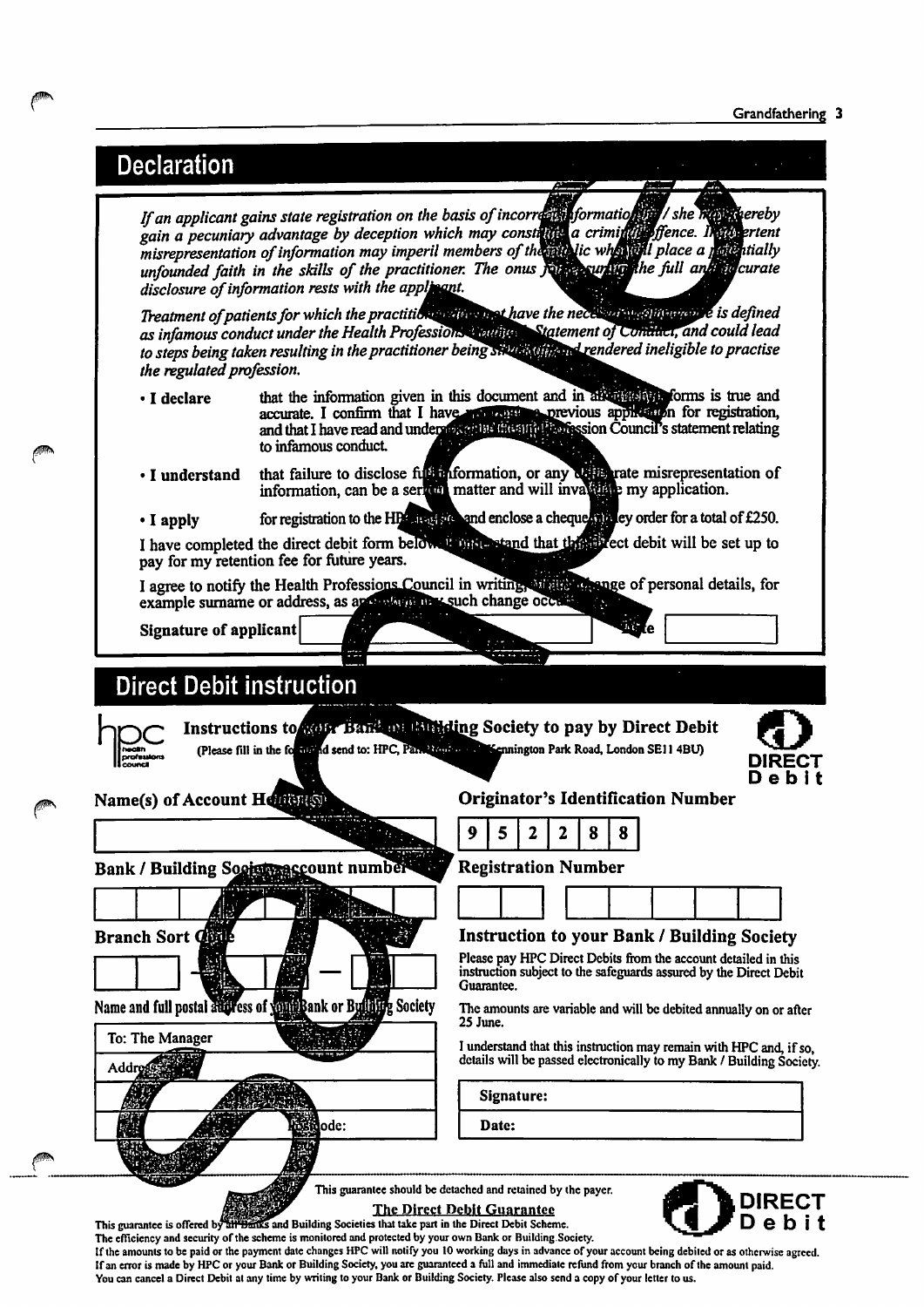

Questionnaire A This form must be completed by all **TORIA:** Please use capital letters and black ink an write in English of south and official dian tion.

### General Information

Surname or family name - Mr/Ms/Miss/Mrs/Dr/Prof/Other (Cincless reasonriate)

Forename(s) or first name(s)

Address at which you can be contacted during the processing of your application

Telephone number at which you can be contacted

Date of Birth

Full current name of school when you undertook your training:

Full and current address of school:

Telephone/Fax numbj of school:

If the name of the S&Ool on  $\frac{1}{2}$  ate is different from that indicated above or if it no longer exists, please include the explanation view retter view this form.

Name and position of contact dependence bool of training.

 $I$  ences  $\overline{a}$  and a synopsis of the results  $\bigcirc$  please tick transcript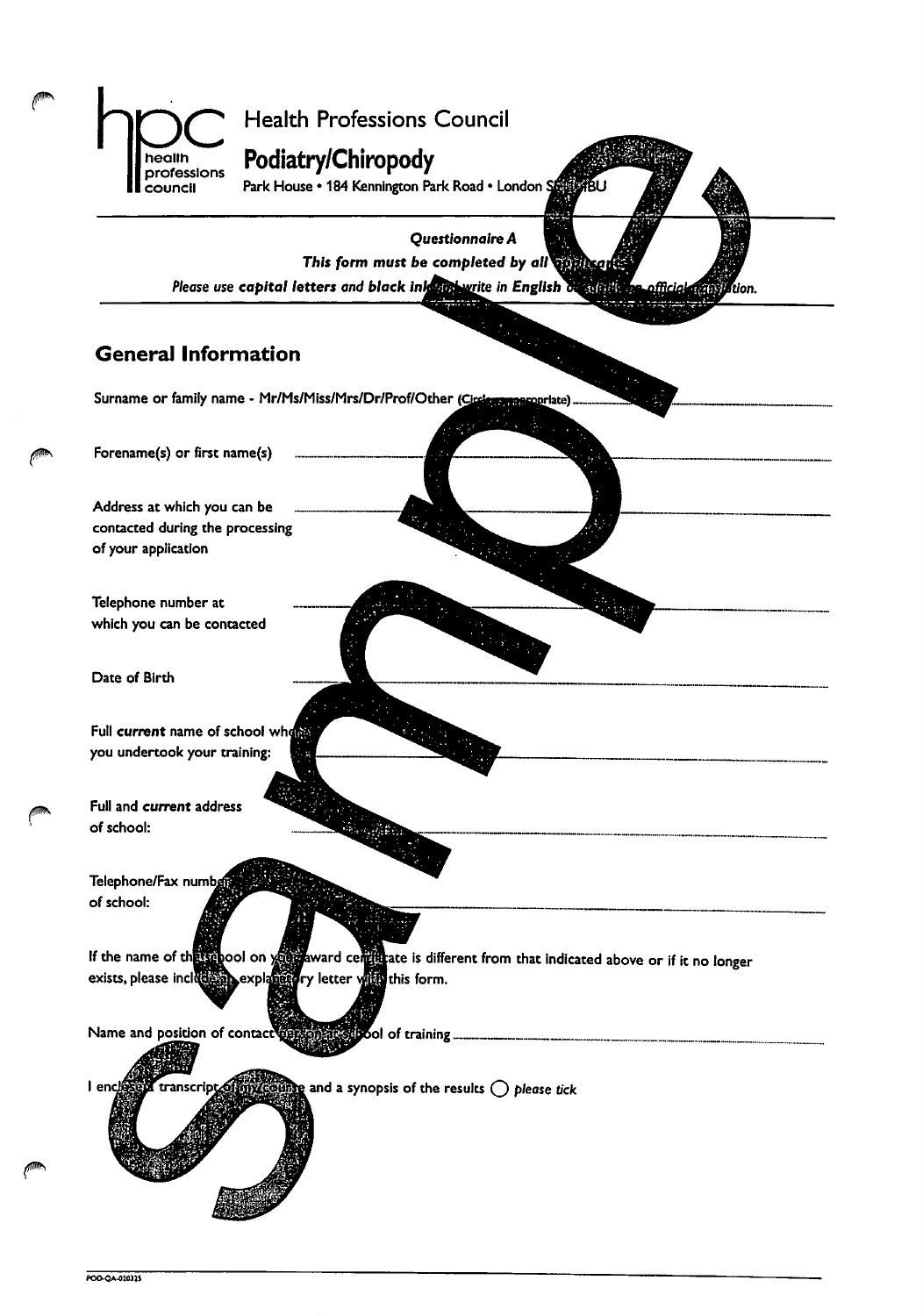m.

## 1. General Education

1. How old were you when you completed your secondary school eduction

2. Educational certificates and diplomas obtained during or on completion during school education. Please specify subjects and continue on a separate sheet if necessary Ŧ.

| <b>Year</b><br>of examination | Subject          | <b>Education Certificate</b> | <b>Grade</b><br><b>Attained</b> |
|-------------------------------|------------------|------------------------------|---------------------------------|
|                               |                  |                              |                                 |
|                               |                  |                              |                                 |
|                               |                  |                              |                                 |
|                               |                  |                              |                                 |
|                               |                  |                              |                                 |
|                               |                  |                              |                                 |
|                               |                  |                              |                                 |
|                               | <b>REAL</b>      |                              |                                 |
|                               |                  |                              |                                 |
|                               |                  |                              |                                 |
|                               |                  |                              |                                 |
|                               |                  |                              |                                 |
|                               | <b>All March</b> |                              |                                 |
|                               | 蘭                |                              |                                 |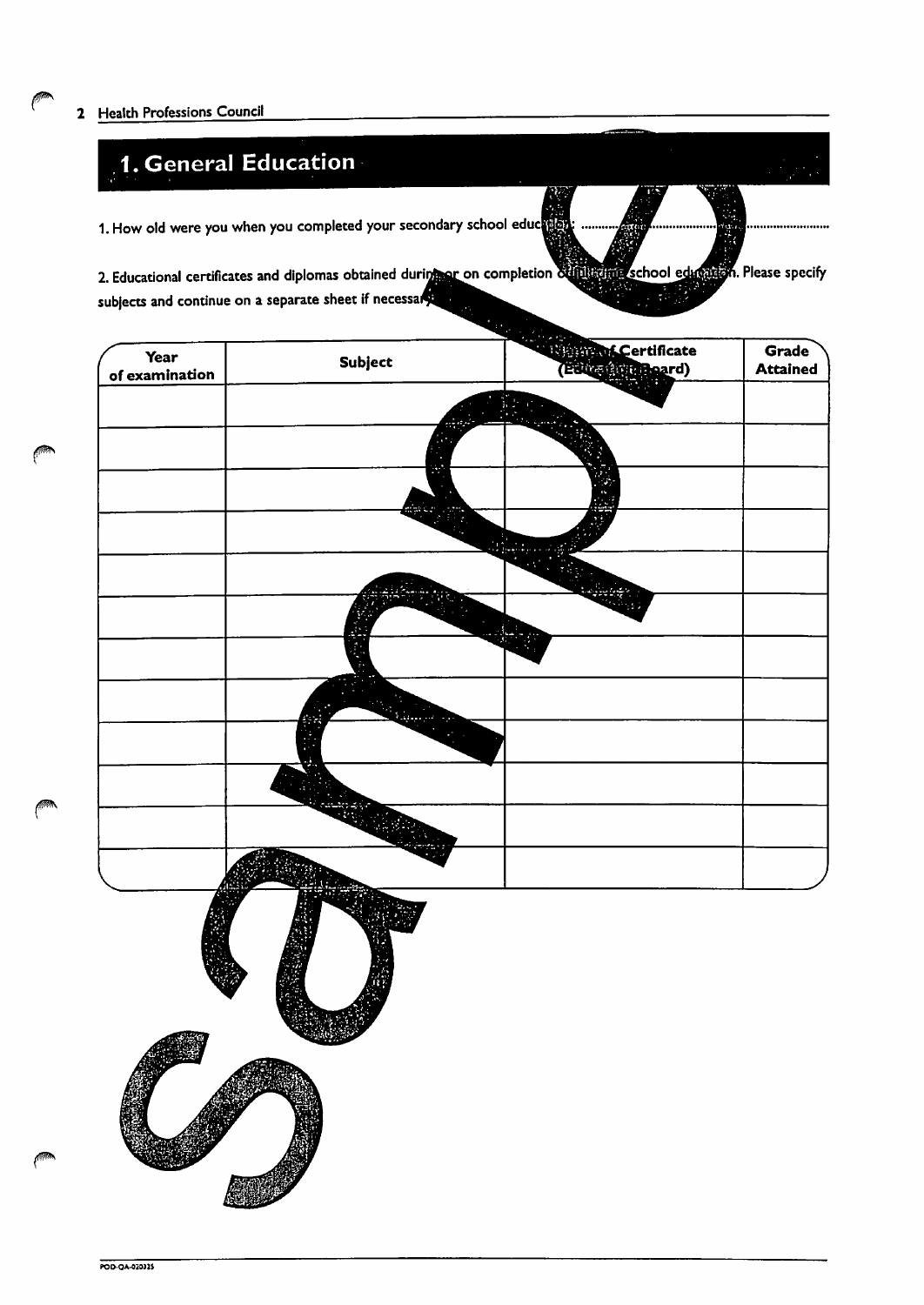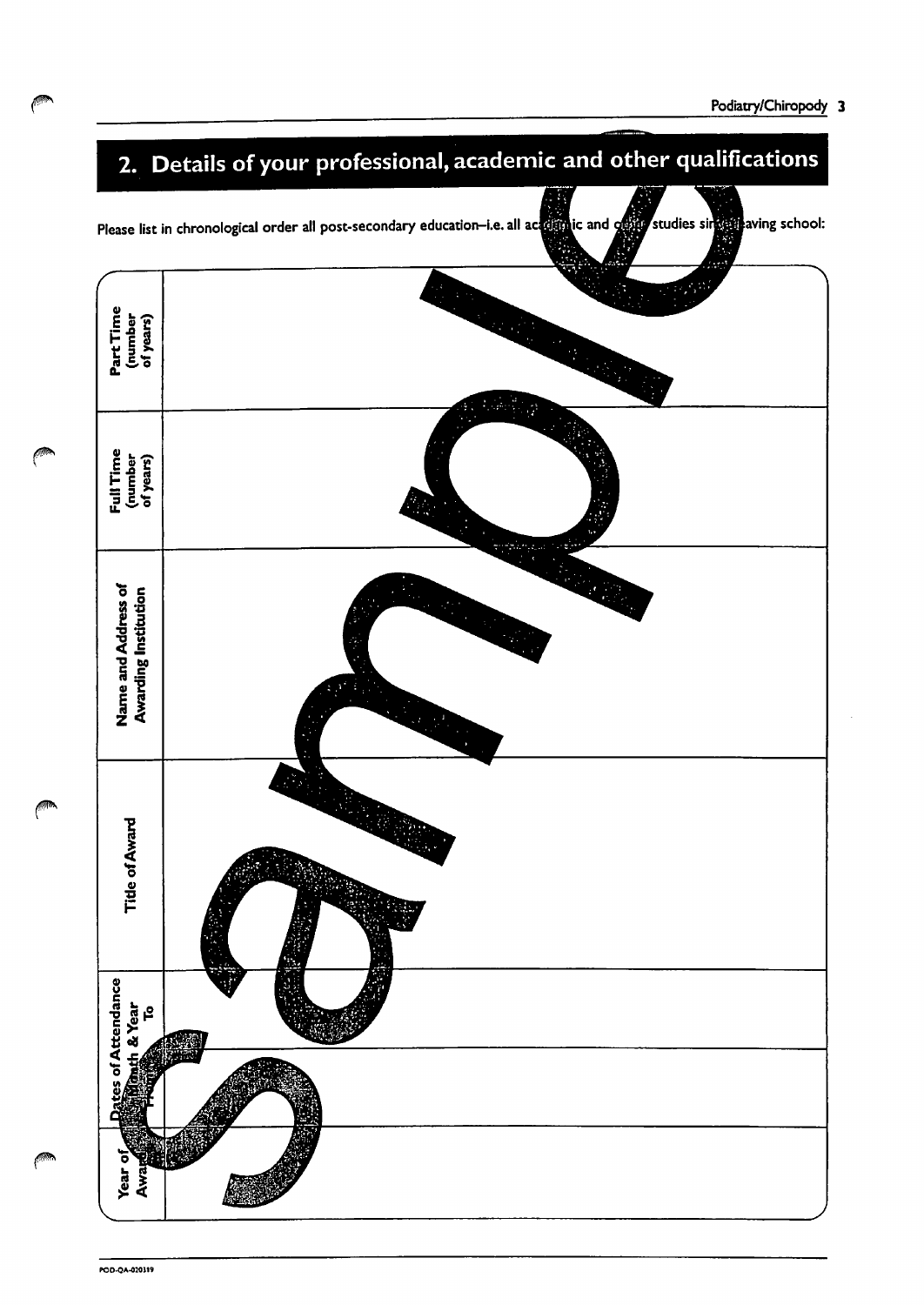### 3. Details of attendance at any relevant post-qualification courses in podiatry/chiropody

| Please complete the table below, include any relevant post-qualification podl try/chire powerses<br>you have attended, in the last 5 years. |                              |                   |                       |                             |                                                                                           |
|---------------------------------------------------------------------------------------------------------------------------------------------|------------------------------|-------------------|-----------------------|-----------------------------|-------------------------------------------------------------------------------------------|
| <b>Course Title and</b><br>Main Subject                                                                                                     | Length of<br>Course<br>Hours | Date<br>Commenced | ن الإفا<br>े का एवं ज | Full-time<br>or Part<br>Eme | <b><i><u><b>Quellitzation</b></u></i></b><br><b>Resistained if any</b><br>& Awarding Body |
|                                                                                                                                             |                              |                   |                       |                             |                                                                                           |
|                                                                                                                                             |                              |                   |                       |                             |                                                                                           |
|                                                                                                                                             |                              |                   |                       |                             |                                                                                           |
|                                                                                                                                             |                              |                   |                       |                             |                                                                                           |
|                                                                                                                                             |                              |                   |                       |                             |                                                                                           |
|                                                                                                                                             |                              |                   |                       |                             | <b>Report</b>                                                                             |
|                                                                                                                                             |                              |                   | <b>Read</b>           |                             |                                                                                           |
|                                                                                                                                             |                              |                   |                       |                             |                                                                                           |
|                                                                                                                                             |                              |                   |                       |                             |                                                                                           |
|                                                                                                                                             |                              |                   |                       |                             |                                                                                           |
|                                                                                                                                             |                              |                   |                       |                             |                                                                                           |
|                                                                                                                                             |                              |                   |                       |                             |                                                                                           |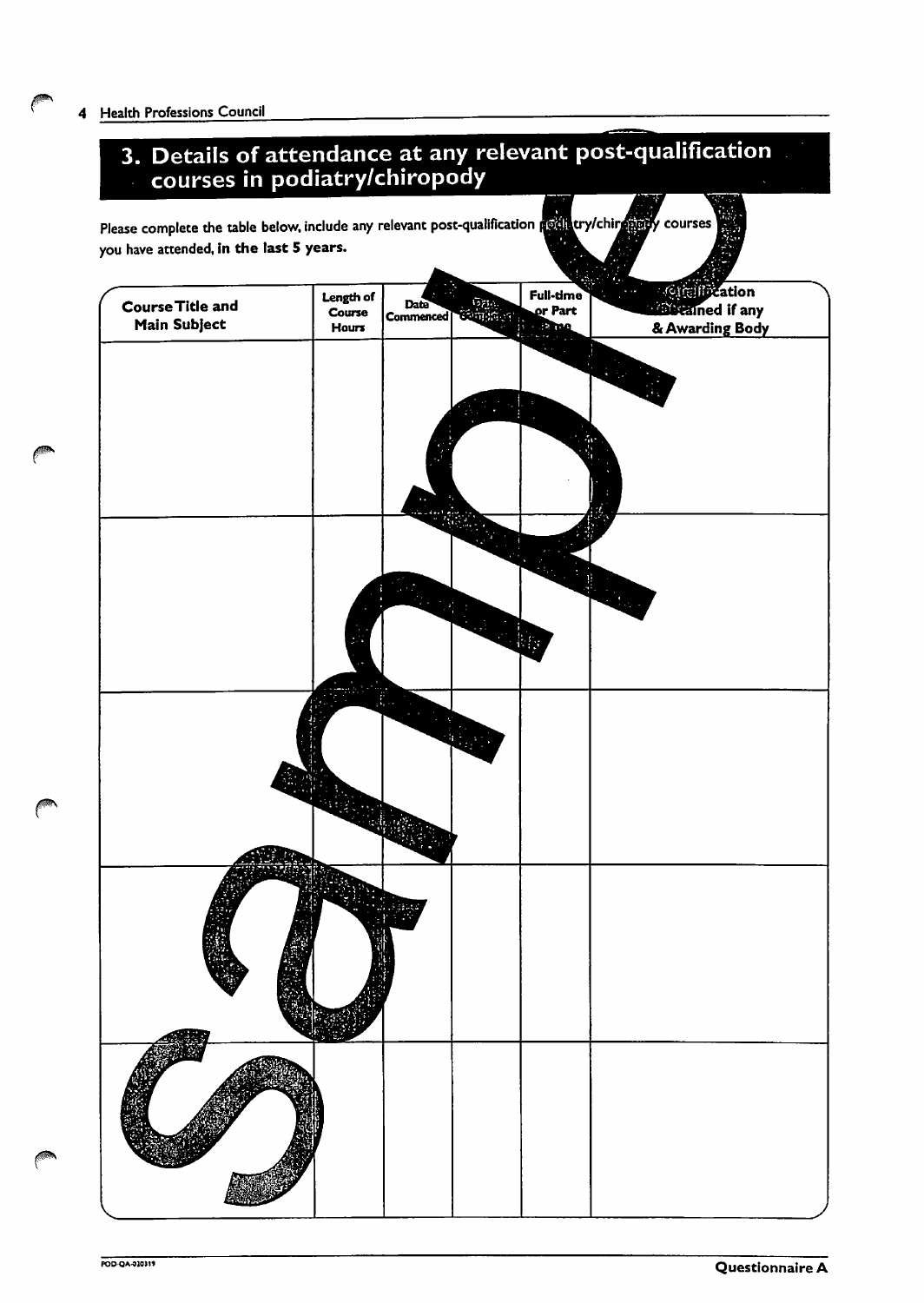$\mathbb{Z}$ s  $\bigcirc$  No  $\bigcirc$ 

# 4. Details of employment as a podiatrist/chiropodist

Have you been wholly engaged in the practice of podiatry/chiropody for at three over the past that the past

If yes, we require you to provide the forms of evidence from those listed in the state of .<br>ry notes. Please supply the following information in chronological attitude about each post with  $\frac{1}{2}$ qualified. de kant (Indicate the reason for any gaps in practice of one year of Bingerin

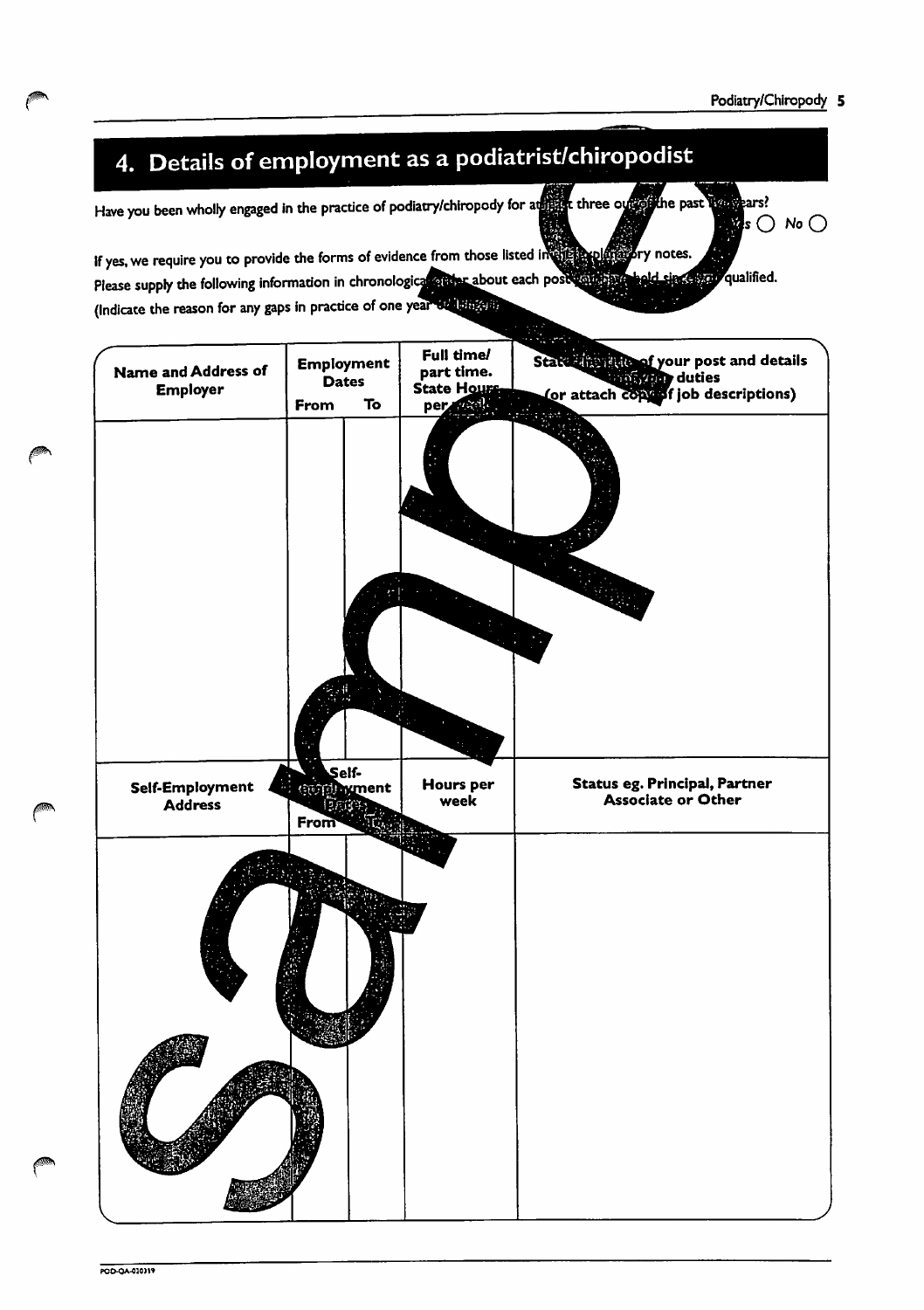## 5. Post-qualification experience (clinical profile)

Please indicate your clinical profile by placing a tick against the heading will temise **ggår range o** Gincal experience in managing patients and the clinical environment in each category listed is sw:

|                                                                                    |  | <b><i>Commission Rice experience</i></b> |      |      |
|------------------------------------------------------------------------------------|--|------------------------------------------|------|------|
|                                                                                    |  | <b>Extensive</b>                         | Same | None |
| Circulatory conditions                                                             |  |                                          |      |      |
| Neurological conditions                                                            |  |                                          |      |      |
| Musculo-skeletal disorder                                                          |  |                                          |      |      |
| Management of high risk patients<br>(e.g. diabetes, peripipheral vascular disease) |  |                                          |      |      |
| Management of chronic wounds                                                       |  |                                          |      |      |
| Infection control - instruments & equipment                                        |  |                                          |      |      |
| Infection control - clinical environment                                           |  |                                          |      |      |
| Local anaesthesia (injectable)                                                     |  |                                          |      |      |
| Clinical emergencies                                                               |  |                                          |      |      |
| Orthotics prescription                                                             |  |                                          |      |      |
| Orthotics manufacture                                                              |  |                                          |      |      |
| Medicines access & supply                                                          |  |                                          |      |      |

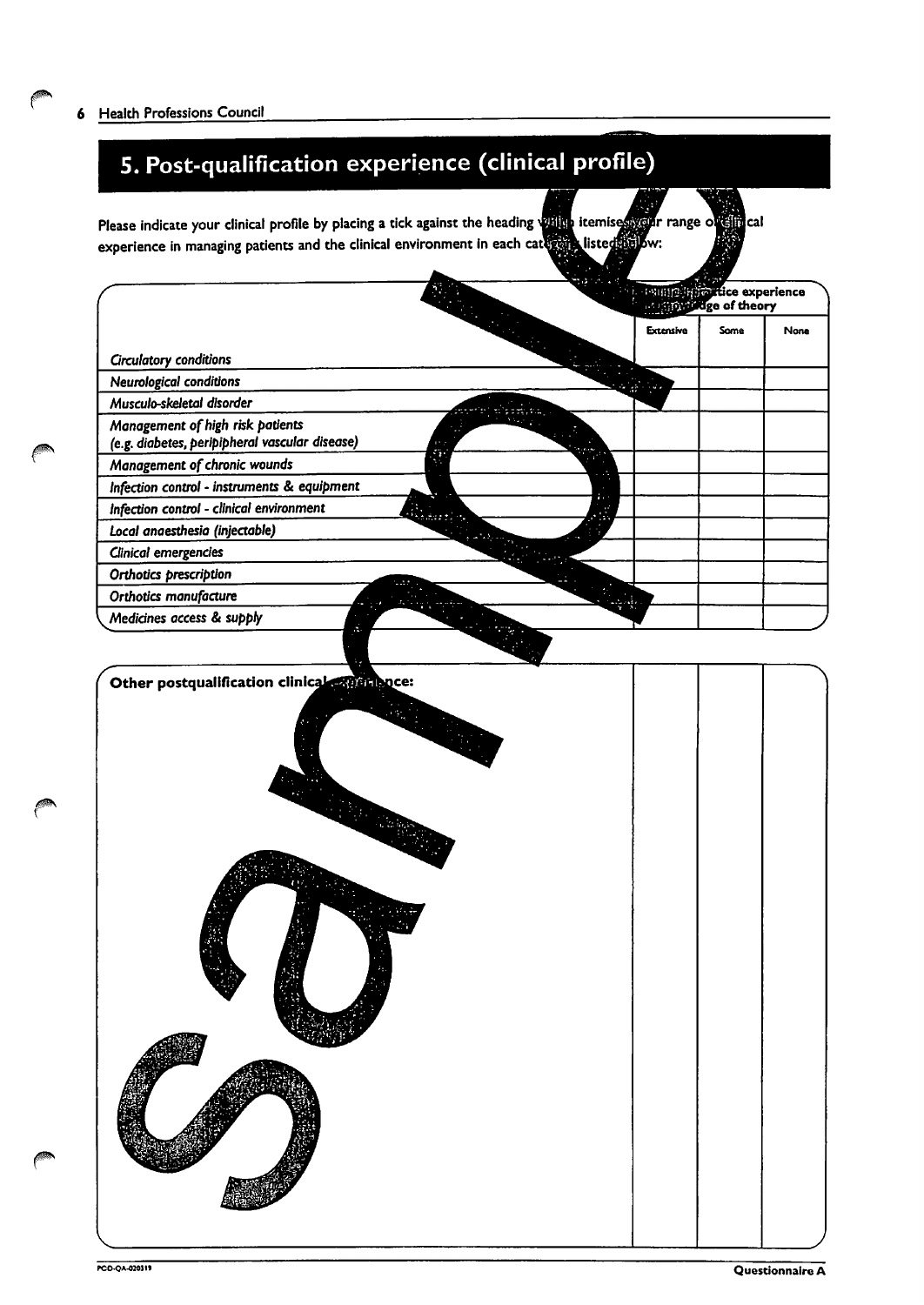#### Podiatry/Chiropody 7



### 7. References

**jugar** 

We need two comprehensive write in clinical process one of web assigning support your stated clinical practice and experience (if any) since qualifying. Please since the names and address of two referees one of whom must be a Podiatrist/Chiropodist whether we can contact

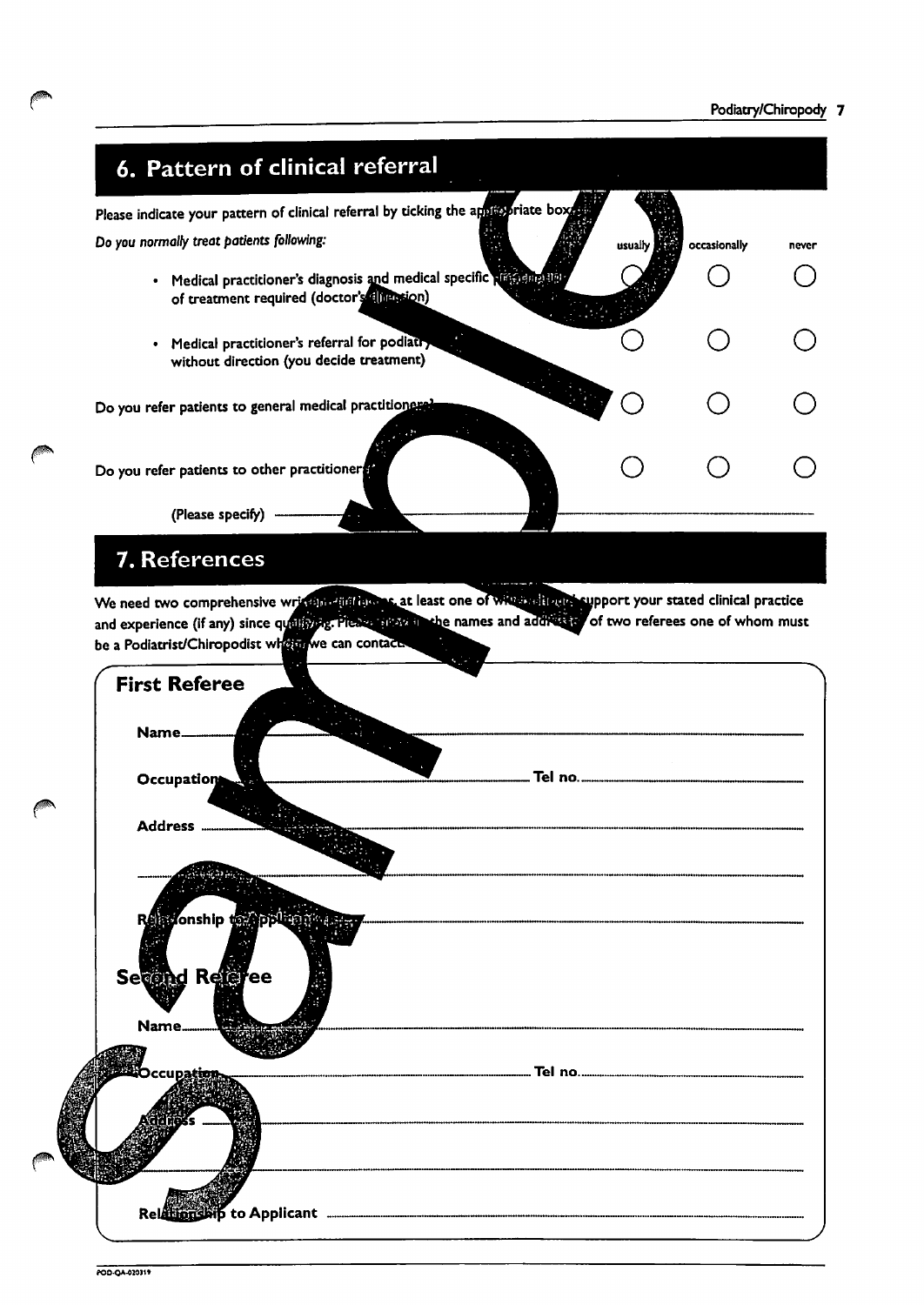### 8. Personal statement

Please make a personal statement of up to 300 words (preferably typed) match spacetagow about your reference in the profession, how you keep your professional knowledge up to date and reling your and to be registered to practise podiatry/chiropody.



I declarent any inaccuracies  $\alpha$  all the  $\frac{1}{2}$  given by me are true and correct and acknowledge that fattect the decision given to my application.

Signature Date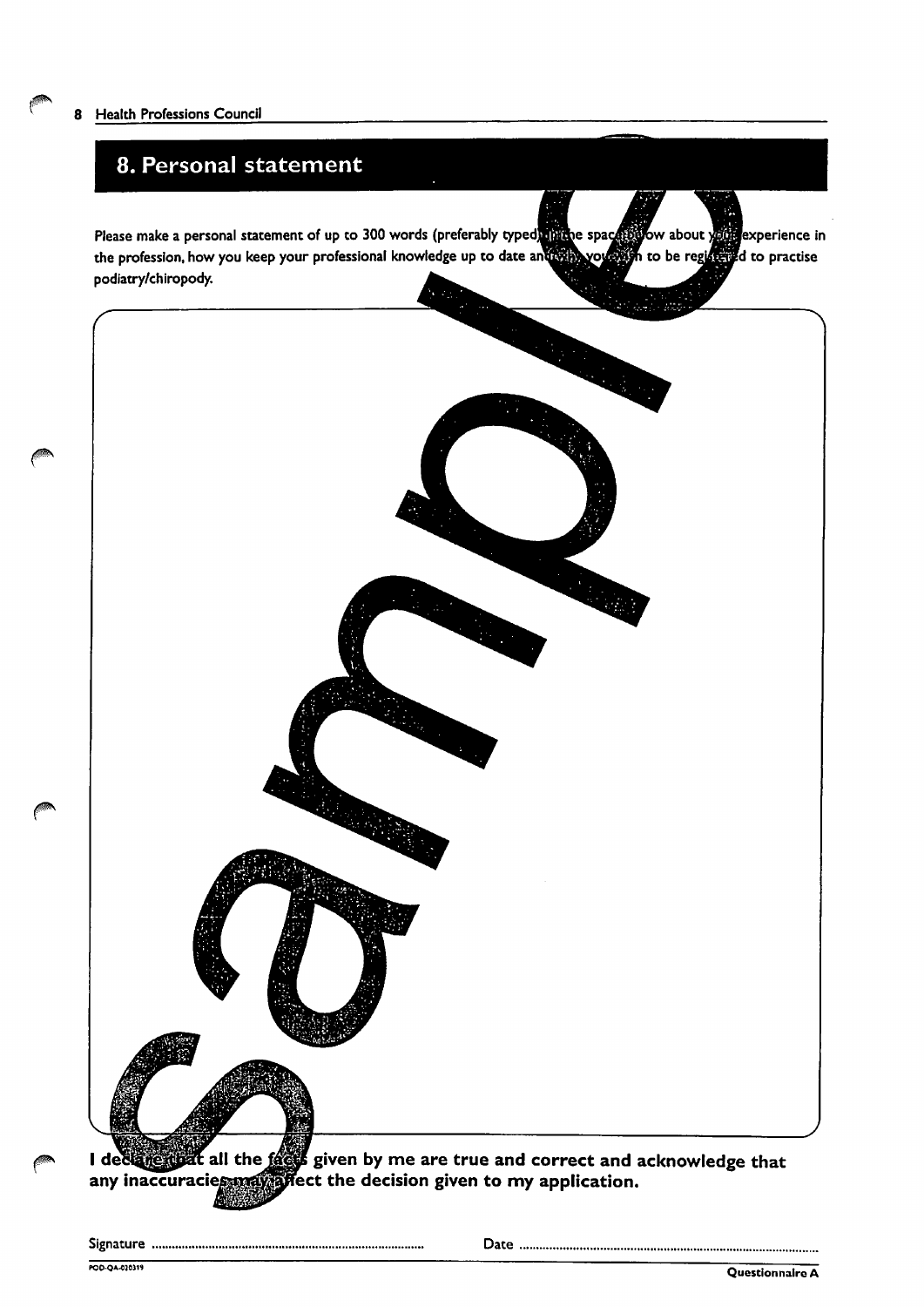

POD-CJB-020S1S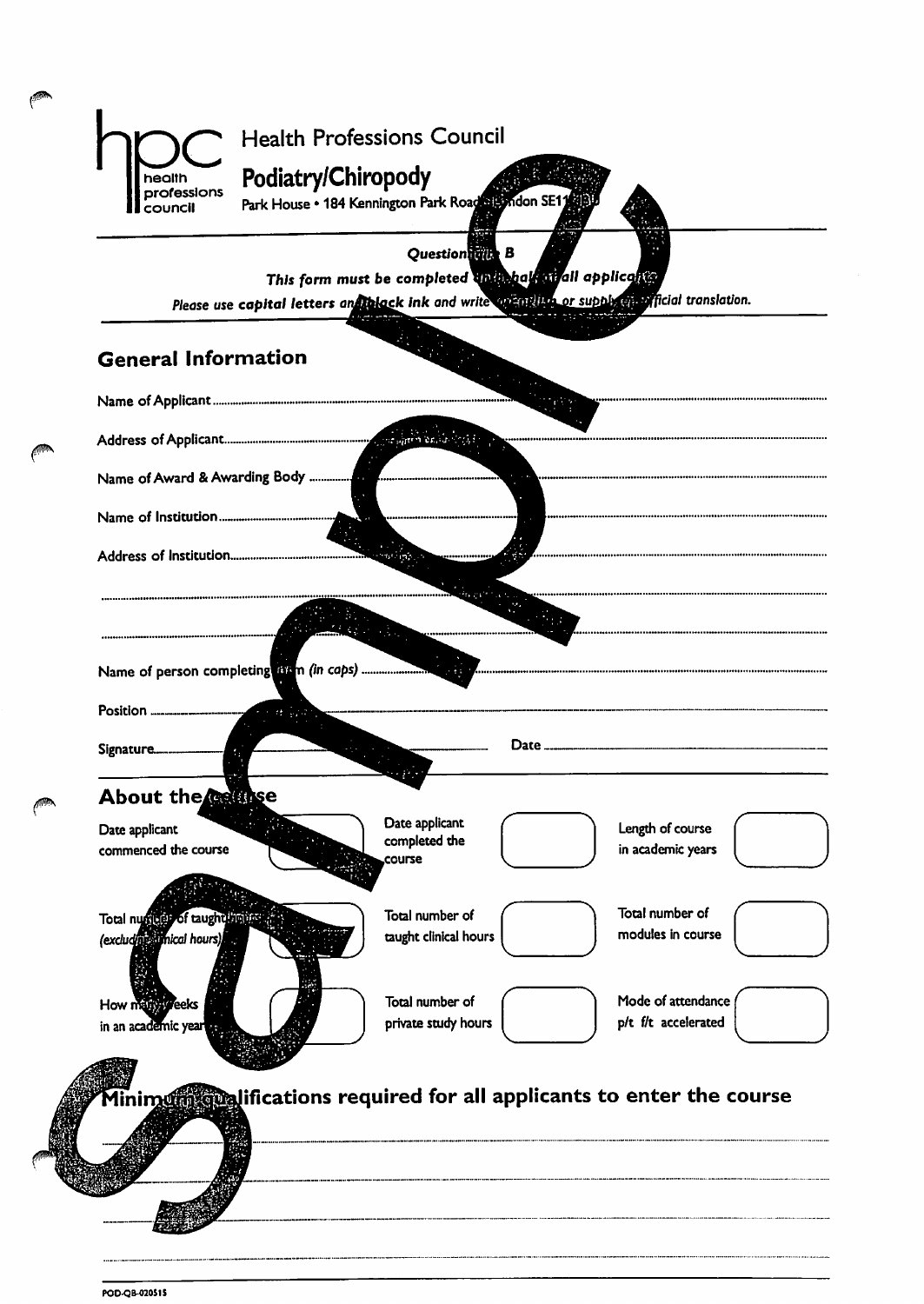2 Health Professions Council

jp

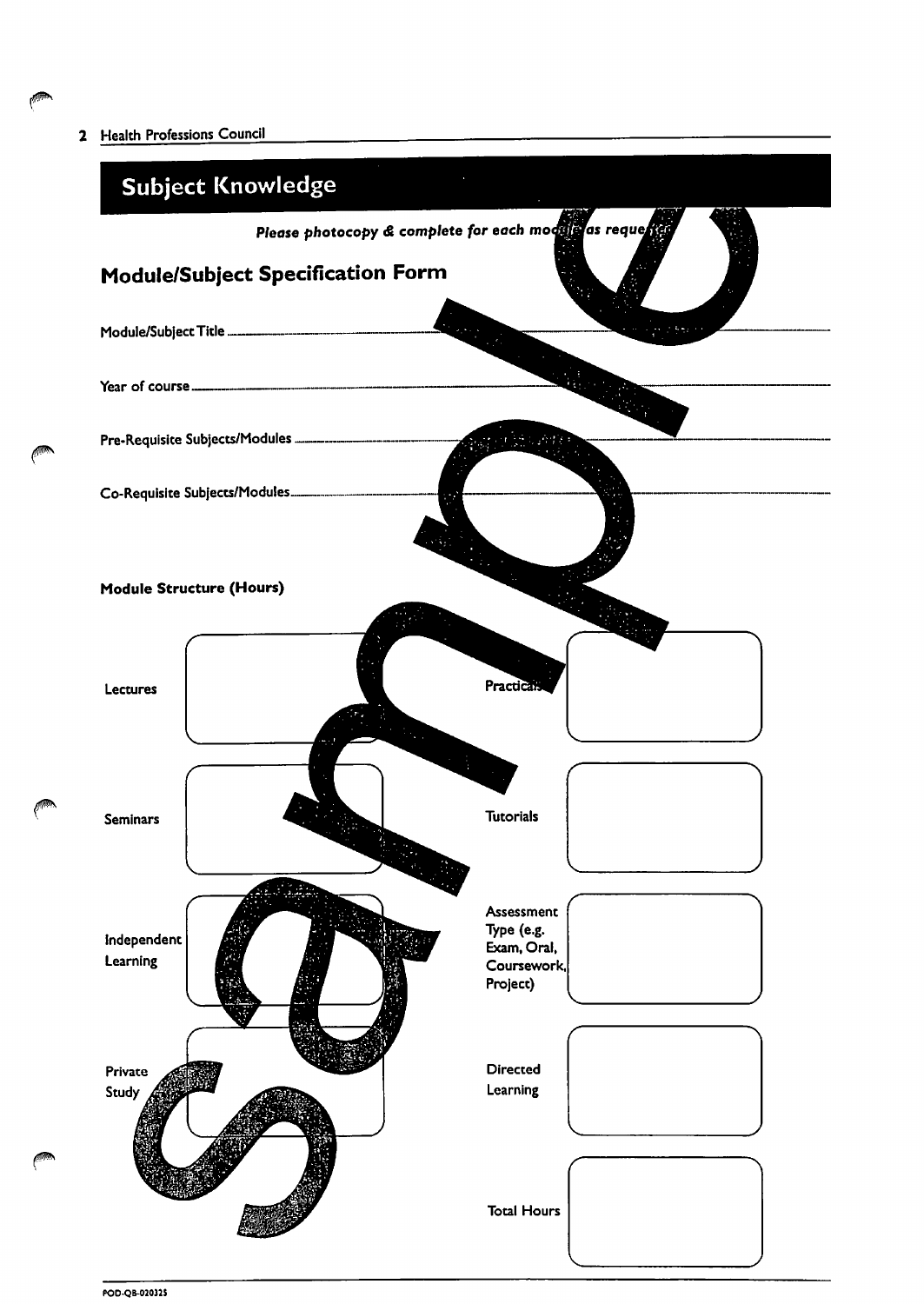#### Podiatry/Chiropody 3



POO-QB-01012S